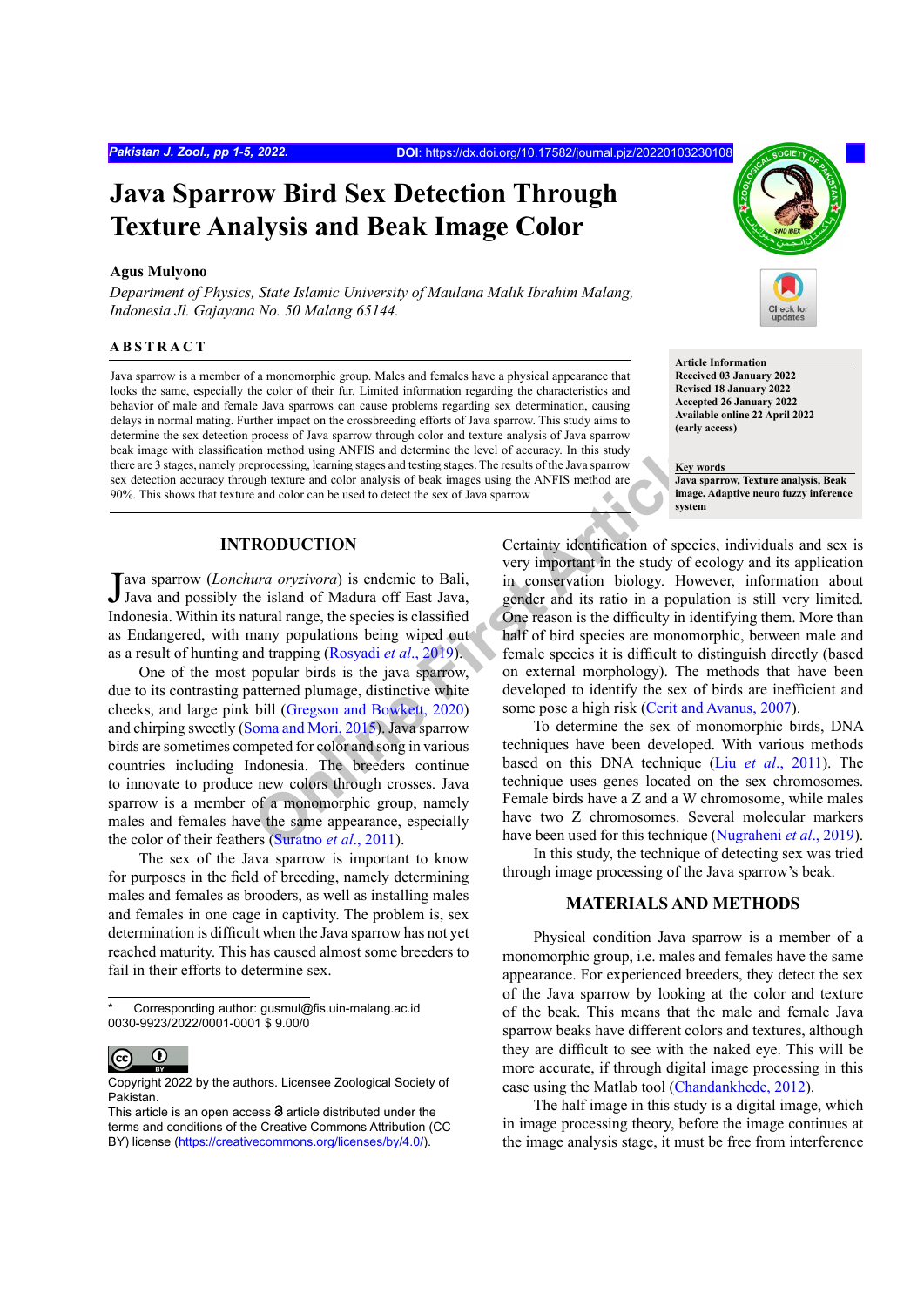or noise, to be free from noise a filter is used, in this study the filter used is the median filter. After the image is free from noise, the image is ready for color and texture analysis to obtain the characteristics of the image.

The characteristics of the beak color obtained from color analysis can describe the state of the beak (quality and quantity), in this study the color image used is the RGB model. Texture analysis is also able to describe the state of the beak (quality and quantity). The texture characteristics of feature extraction using statistical methods include mean, variance, skewness, kurtosis and entropy, where the texture feature value is the value of the beak image pixel analysis that can be used to distinguish between male Java sparrows and female Java sparrows. These characteristics are then used to detect the gender of the Java sparrow.

After obtaining the RGB color image values and texture characteristics of each java sparrow beak image, then proceed with classifying the java sparrow beak image into 2 groups (male and female groups) using Adaptive Neuro Fuzzy Inference System (ANFIS) analysis.

The training data consisted of 30 data consisting of 15 images of male Java Sparrow beaks and 15 images of female Java Sparrow beaks. Test data, 10 data consisting of 5 male Java Sparrow data and 5 female Java Sparrow data.

The following is a Java sparrow gender detection flow chart which consists of database creation and testing process ([Fig. 1\)](#page-1-0).



<span id="page-1-0"></span>Fig. 1. Flowchart of database creation and sample test.

## **RESULTS**

*Java sparrow bird beak image preprocessing*

Preprocessing is a step that is carried out before conducting color and texture analysis (statistical feature extraction) namely filtering and cropping image ([Fig. 2](#page-1-1))



<span id="page-1-1"></span>Fig. 2. Beak image of java sparrow.

#### *Color analysis and statistical feature extraction*

This color analysis uses the RGB color model. The RGB level bit pattern is composed of these three colors and each color has 28 or 256 (0-255). RGB color model that can be expressed in the form of an RGB color index by normalizing each color component with the following equation (Sanda *et al*., 2016):

$$
r = \frac{R}{R + G + B} \quad ...(1)
$$

$$
g = \frac{G}{R + G + B} \quad ...(2)
$$

$$
b = \frac{B}{R + G + B} \quad ...(3)
$$

Texture feature extraction is a feature observation method based on the histogram characteristics of the image. The histogram shows the probability of occurrence of the gray level value of pixels in an image [\(Dixit and Hegde,](#page-4-9) [2013\)](#page-4-9). From the values in the resulting histogram, several first-order characteristic parameters can be calculated, including the mean, skewness variance, kurtosis, and entropy [\(Bataineh](#page-4-10) *et al*., 2012).

#### *Mean (µ)*

Shows the size of the dispersion of an image

$$
\mu = \sum_{n=1}^{n} f_n p(f_n) \dots (4)
$$

Where fn is a gray intensity value, and  $p(fn)$  shows the histogram value (probability of intensity occurrence in the image).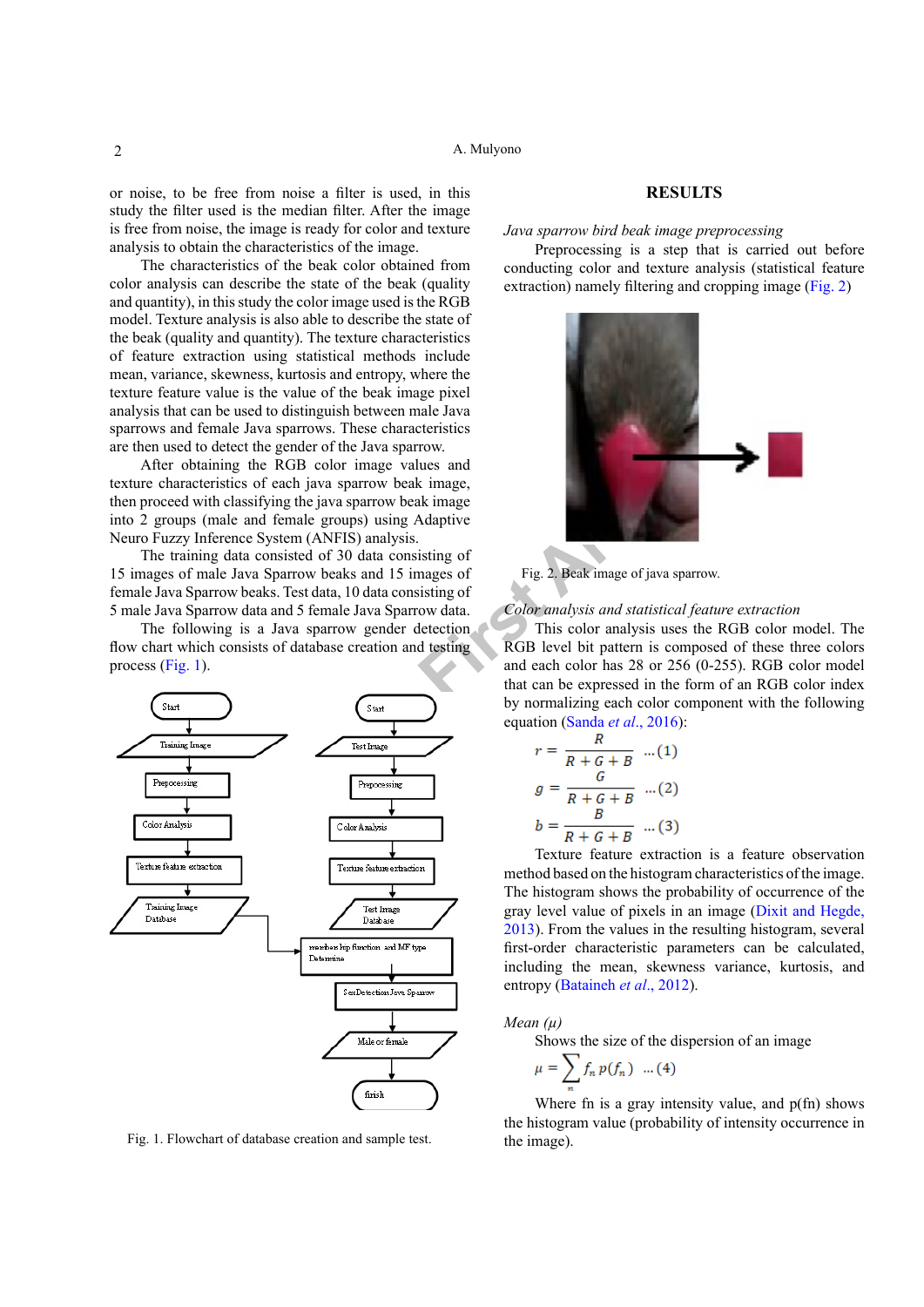*Variance (σ2)*

Shows variations in the histogram elements of an image.

$$
\sigma^2 = \sum_n (f_n - \mu)^2 p(f_n) \dots (5)
$$

*Skewness (α3)*

Shows the level of relative inclination of the histogram curve of an image.

$$
\alpha_3 = \frac{1}{\alpha^3} \sum_n (f_n - \mu)^3 \ p(f_n) \ \dots (6)
$$

*Kurtosis (α4)*

Shows the relative sharpness of the histogram curve of an image.

$$
\alpha_4 = \frac{1}{\alpha^4} \sum_n (f_n - \mu)^3 \ p(f_n) - 3 \dots (7)
$$

*Entropy*

Shows the size of the irregular shape of an image.  $\sqrt{ }$ 

$$
H = -\sum_{n} p(f_n). \quad \text{log } p(f_n) \quad \dots (8)
$$

#### *Color analysis and statistical feature extraction*

The extracted images for the training trait database were 25 male and female Java sparrow beak images, while the extracted images for testing were 10 male and female Java sparrow beak images. The texture features were extracted by statistical feature extraction method. Table I shows a color analysis covering the average red, green, and blue values.

The beak image also extracted its statistical characteristics, namely the mean, variance, skewness, kurtosis and entropy values (Table II).

<span id="page-2-0"></span>**Table I. Color analysis table.**

| <b>Color</b> analysis | Java sparrow beak image |         |  |
|-----------------------|-------------------------|---------|--|
|                       | Female                  | Male    |  |
| Red                   | 194.342                 | 192,076 |  |
| Green                 | 74,716                  | 86,847  |  |
| Blue                  | 67,820                  | 78,016  |  |

<span id="page-2-1"></span>**Table II. Statistical feature extraction.**

| <b>Texture analysis</b> | Java sparrow beak image |           |
|-------------------------|-------------------------|-----------|
|                         | Female                  | Male      |
| Mean                    | 102,896                 | 116,408   |
| Variance                | 15,245                  | 16,151    |
| <b>Skewness</b>         | $-12,225$               | $-13,142$ |
| Kurtosis                | 485,173                 | 494,923   |
| Entropy                 | 3,035                   | 3,297     |

*Test results using the neuro fuzzy inference system (ANFIS)* In [Table III](#page-2-2), it shows that out of 10 test data, 9 data is right on target and one data is not on target.

#### <span id="page-2-2"></span>**Table III. ANFIS test results.**

| data to | Java sparrow beak image |                             |  |
|---------|-------------------------|-----------------------------|--|
|         | <b>Target</b>           | <b>Introductory results</b> |  |
| 1       | Male                    | Male                        |  |
| 2       | Male                    | Male                        |  |
| 3       | Male                    | Male                        |  |
| 4       | Female                  | Female                      |  |
| 5       | Female                  | Female                      |  |
| 6       | Female                  | Female                      |  |
|         | Female                  | Female                      |  |
| 8       | Male                    | Female                      |  |
| 9       | Male                    | Male                        |  |
| 10      | Female                  | Female                      |  |

# **DISCUSSION**

 $p(f_n) - 3$  ...(7) 6<br>
Femal[e F](#page-2-0)emale Female<br>
the irregular shape of an image.<br>  $\log p(f_n)$  ...(8) 10<br>  $\log p(f_n)$  ...(8) 10<br>  $\log p(f_n)$  ...(8) 10<br>  $\log p(f_n)$  ...(8) 10<br>  $\log p(f_n)$  ...(8) 10<br>  $\log p(f_n)$  ...(8) 10<br>  $\log p(f_n)$  ...(8) 10<br>  $\log p(f$ Differences in Java sparrow beak image can be analyzed using color analysis and texture analysis. Based on the research results, is known that the most dominant factor influencing the difference between male and female Java sparrows is the average green and blue values. This shows that the brightness and contrast levels of the Java sparrow beak image between males and females are found in the green and blue components. Meanwhile, the brightness and contrast levels of the red components tend to be the same, because the Java sparrow's beak color is close to red.

From the texture analysis that has been carried out, namely statistical feature extraction, it is known that the value of statistical feature texture analysis that most distinguishes between male and female Java sparrows is the mean value and kurtosis value. The mean value and kurtosis of male Java sparrow beak images are greater than that of female Java sparrows. This indicates that the dispersion measure of the gray intensity of the male Java sparrow image is quantitatively higher than that of the female Java sparrow and the relative sharpness of the histogram curve produces a clear value between the male and female groups. While the variation of elements in the histogram, the relative slope of the histogram curve, and the regularity of the image shape has similarities to the male and female Java sparrow beak images.

[Table I](#page-2-0) shows the average red, green, and blue values for the Java sparrow half image, from these data average red value of female Java sparrow beak image=194,342,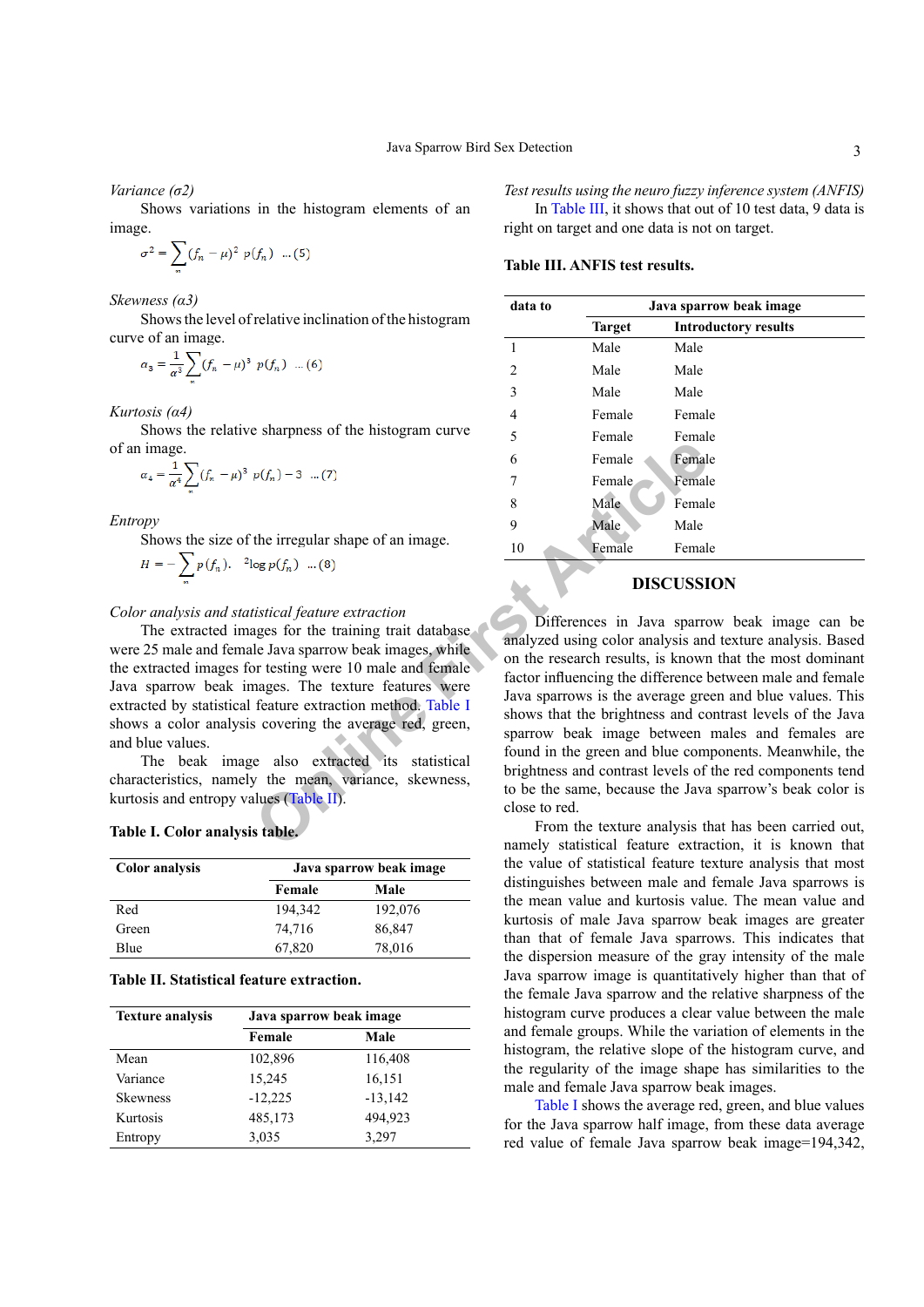while the average red value of the Java sparrow half image males=192,076 the difference between the two is about 2,266. Then the average green value of the female Java sparrow beak image=74,716, male=86,847 so the difference between the two=12,131. Furthermore, the average blue value of female Java sparrow beak images=6,820, males=78,016 the difference is about 10,196. The results of these calculations show that the most dominant factor that differs from male and female Java sparrows is the average value of green and blue. This indicates that the brightness and contrast levels of the Java sparrow beak image between males and females are found in the green and blue components. Meanwhile, the brightness and contrast levels of the red components tend to be the same, because the beak color of Java sparrow is close to red.

e the beak colo[r](#page-4-16) of Java sparrow is<br>
2014; Mandal, 2019). Texture *i*<br>
II shows the average values of<br>
detec[ti](#page-4-15)on (Sabanci *et al.*, 2017).<br>
Some set images. Judging from the classification (Rawat *et al.*, 2017).<br>
Some kim Congested [Table II](#page-2-1) shows the average values of mean, variance, skewness, kurtosis, and entropy of male and female Java sparrow beak images. Judging from the table, the mean value of the image of the female Java sparrow beak=102,896 males=116,408 the difference is around 13,512. The average value of the variance of the female Java sparrow beak image=15,245 males=16,151 the difference is only 0,906. The average value of the skewness of the female Java sparrow beak image=12,225, the male=13,142 the difference is 0.917. The average value of female Java sparrow beak image kurtosis=485,173, male=494,923 the difference=9,75. The average value of the image entropy of the female Java sparrow beak=3,035, male=3,297 the difference is 0,262. From the calculation results, it is known that the most different texture values between male and female Java sparrows are the mean value, and the kurtosis value. The mean value and kurtosis of male Java sparrow beak images are greater than that of female Java sparrows. This indicates that the dispersion measure of the gray intensity of the male Java sparrow image is quantitatively higher than that of the female Java sparrow and the relative sharpness of the histogram curve produces a clear value between the male and female groups. Meanwhile, the variation of elements in the histogram, the relative slope of the histogram curve, and the regularity of the image shape are similar to the male and female Java sparrow beak images. The more similar they are, the harder it is to tell them apart. This indicates that the dispersion measure of the gray intensity of the male Java sparrow image is quantitatively higher than that of the female Java sparrow and the relative sharpness of the histogram curve produces a clear value between the male and female groups. While the variation of elements in the histogram, the relative slope of the histogram curve, and the regularity of the image shape have similarities to the male and female Java sparrow beak images. The more similar

they are, the harder it is to tell them apart. This indicates that the dispersion measure of the gray intensity of the male Java sparrow image is quantitatively higher than that of the female Java sparrow and the relative sharpness of the histogram curve produces a clear value between the male and female groups. Meanwhile, the variation of elements in the histogram, the relative slope of the histogram curve, and the regularity of the image shape are similar to the male and female Java sparrow beak images. The more similar they are, the harder it is to tell them apart.

The use of image texture analysis is increasingly being used for various purposes. Texture analysis study for quail sex detection, the results are very good (Mehdizadeh *et al*[., 2014](#page-4-11)). Texture analysis and ANFIS have also been carried out to determine the type of rice ([Pazoki](#page-4-12) *et al*., 2014; Mandal, 2019). Texture Analysis for wheat type detection (Sabanci *et al*., 2017). Using ANFIS to locate tumors (Sharma and Mukharjee, 2013), for blood cell classification (Rawat *et al*., 2018). For the detection of abnormalities in brain MRI images [\(Shankar](#page-4-17) *et al*., 2020) and so forth.

This study shows that the color and texture features of the beak image can be used to detect the sex of the java sparrow.

# **CONCLUSION**

Based on the research that has been done, it can be concluded that color analysis parameters that have the potential to be used in gender detection for Java sparrow are the average green value, and the average blue value. These values describe the contrast and brightness levels of the Java sparrow half image. The statistical feature extraction parameters that have the potential to be used to detect the sex of java sparrow are the mean value and kurtosis. Mean shows the size of the dispersion of an image. The larger the mean value, the larger the size of the dispersion. Kurtosis shows the tapering of the histogram. The two parameters have a large enough difference so that it can detect the gender of the Java sparrow. The results of the Java sparrow gender detection program accuracy through texture and color analysis of beak images using the ANFIS method are 90%.

#### **ACKNOWLEDGMENT**

The author would like to thank the State Islamic University of Maulana Malik Ibrahim Malang for the creating infrastructure to support this study.

# *Statement of conflict of interest*

The authors have declared no conflict of interest.